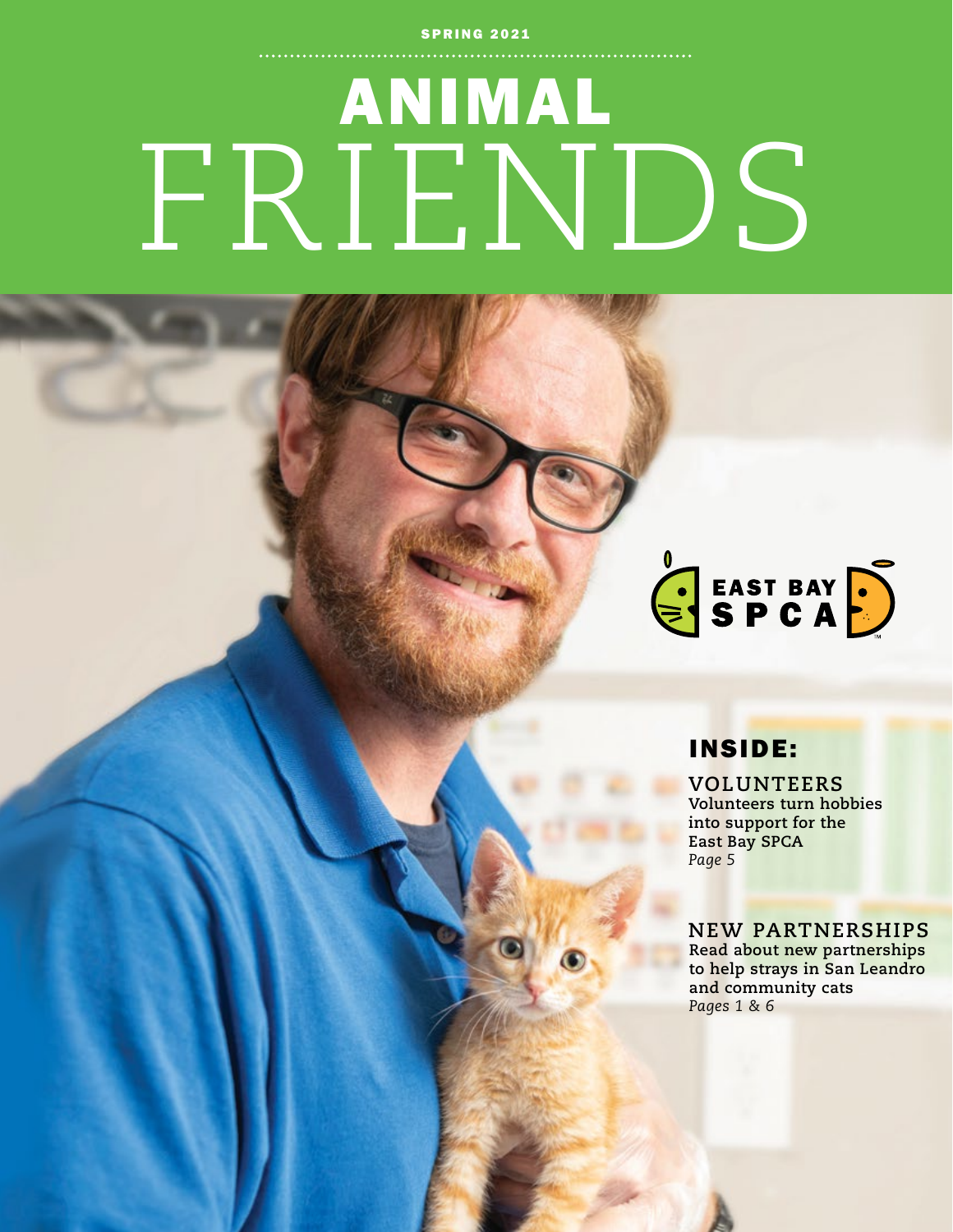

#### MESSAGE FROM PRESIDENT AND CEO ALLISON LINDQUIST

#### SPRING BRINGS RENEWED HOPE

Despite 2020 being perhaps the most challenging year this country has experienced in a century, I am continually amazed and filled with gratitude for the resilience of our East Bay SPCA staff and the remarkable generosity of our family of donors and friends.

Last year, our community's needs for assistance were greater than ever, and so was your response to our appeals for your help! Thanks to you and our amazing staff and volunteers, we were able to continue to provide life-saving services when pets and people truly needed us most. Your vital support makes it possible for us to continue serving the countless animals and pet families who rely on us as an accessible resource – and often as a lifeline.

I especially want to thank PetSmart Charities for their recent generous \$100,000 grant that will help fund our Humane Advocacy program, which serves people in need in our community and provides free or discounted critical vet care and a host of other services that help keep pets and their people together. We have worked closely with City and County officials to continuously provide assistance for local people experiencing homelessness and their companion animals - especially during this most challenging last year.

In 2021, we began a new partnership and contract with the City of San Leandro. We are now providing shelter services and veterinary care for their lost, abandoned and injured animals. We look forward to providing exceptional services to the residents of this East Bay community.

We will also return to celebrating our annual Growl, Meow & Wine signature fundraising event this spring! I hope you'll join us on **Sunday, May 16** for our online event that will include Live and Silent Auctions, an abundance of animal appearances and fun audience participation opportunities. For information about sponsorships and tickets, visit our event website at growlmeowandwine.org.

Of course, we can't wait to welcome visitors back to our shelters for adoptions, animal training, expanded youth education programs and so many other activities and services that promote animal welfare and enhancement of the human-animal bond. We hope to be able to see you in person very soon.

**Thank you** for helping us weather this past year, and for supporting our work and mission so we can continue to serve animals and people in our local community who need our help now more than ever before.



 $QnC$  er

ALLISON C. LINDQUIST President and CEO East Bay SPCA

Find all the latest updates and information about our activities, programs and services during COVID-19 on our eastbayspca.org/coronavirus.

#### **BOARD OF DIRECTORS**

Marilyn Leahy *Board Chair* 

Jay Hernandez *Vice Chair*

Miranda Helmer *Secretary*

Sandi Wright *Treasurer*

Heidi Madsen *Chair, Development Committee*

Bridge Mei *Chair, Governance Committee*

Mark Cratsenburg *Chair, Audit Committee*

Kara Boatman Patricia Harden

#### **LEADERSHIP**

Allison Lindquist *President and CEO*

Karalyn Aropen *Vice President of Operations*

Kristen Beitzel *Vice President of Medical Services*

Barbara Dryg *Vice President of Finance*

Kimberly Low *Vice President of Development*

#### **LOCATIONS**

Oakland Adoption Center and Theodore B. Travers Family Veterinary Clinic 8323 Baldwin Street Oakland, CA 94621 (510) 569-0702

Oakland Spay and Neuter Surgery Center 410 Hegenberger Road Oakland, CA 94621 (510) 639-7387

Dublin Adoption Center and Spay and Neuter Surgery Center 4651 Gleason Drive Dublin, CA 94568 (925) 479-9670

#### **OUR MISSION**

THE EAST BAY SPCA is committed to the welfare of cats and dogs in the communities we serve. We strive to eliminate animal cruelty, neglect and overpopulation by providing programs and education that support people and companion animals.

**VISIT US ONLINE AT** eastbayspca.org

**FOLLOW US ON FACEBOOK @**eastbayspca

The East Bay SPCA is a  $501(c)(3)$ nonprofit organization. Federal Tax ID # 94-1322202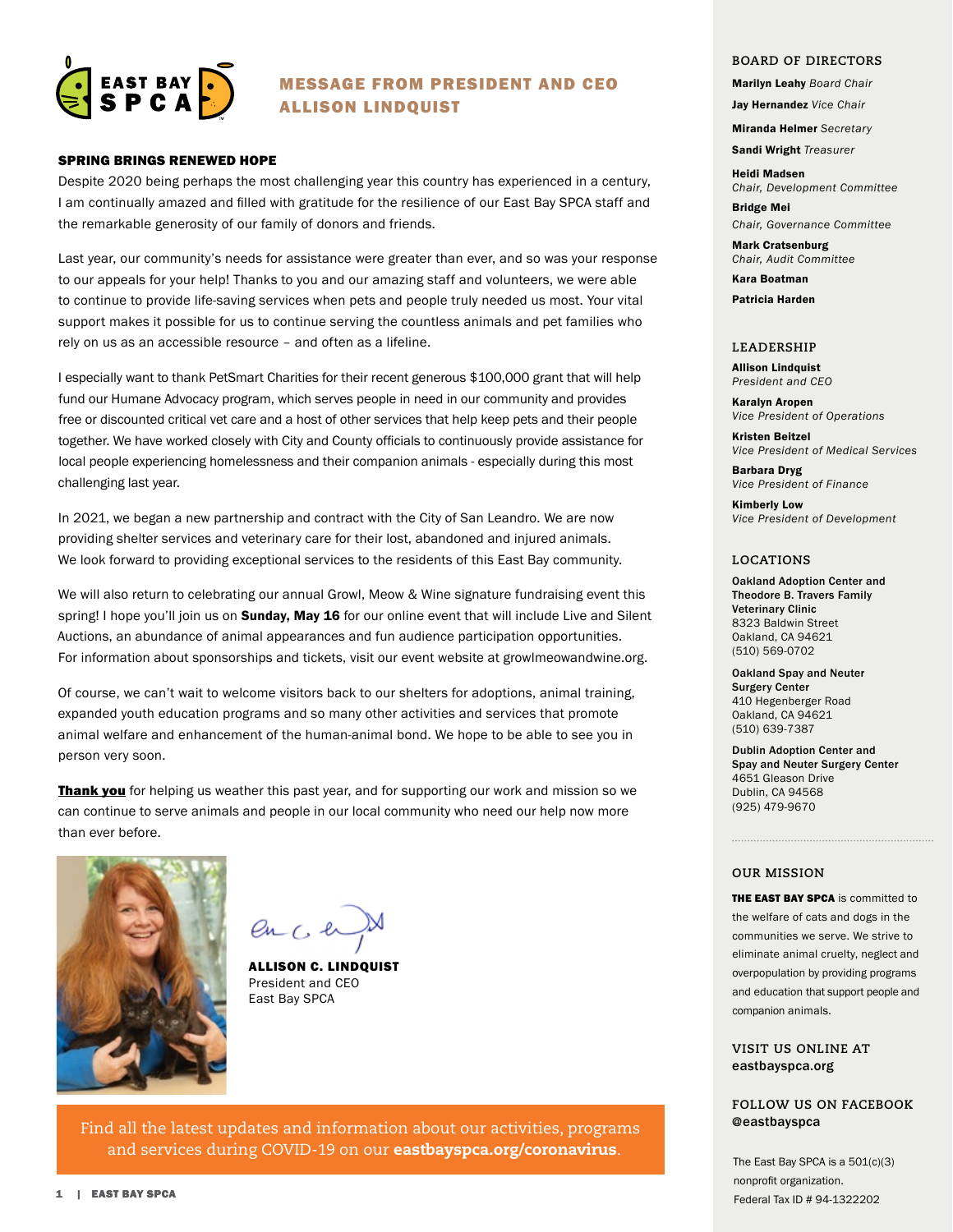## HAPPY TAILS

## RECENT ADOPTION SUCCESSES



#### **Sable, adopted 12/2020**

"Adopting Sable (formerly Panettone) is one of the best decisions I've made. She was shy at first, but now she is so sweet and enjoys being a lap cat. She chirps when I open wet food and loves sniffing my face. I feel like sheltering at home has gotten so much easier with her around!"



ADOPTION

#### **Shelby, adopted 12/2020**

**"**I've been working in medical services throughout shelter in place. It's the highlight of my day to come home after a long stressful day and have her come running up to me with her cute tiny meow. Although I don't pick her up until my scrubs and shower is completed."



#### **Lola, adopted 01/2021**

"My 10 year old daughter wants to be a vet and I wanted to give her the experience to bond and care for a pet. When we first met Lola (formerly Treble), she affectionately welcomed us with lots of kisses. I cannot imagine a world without her in it. Our lives are forever touched. Adopting her is the best decision I have made in a long time."



#### **Annie, adopted 11/2020**

"My roommate and I are obsessed with Annie - luckily for her, we are home all day and spend that time giving her scratches, attention and love. She has really flourished! I started taking her to the dog park and she is quickly learning how to socialize with both dogs and people. She is the greatest decision of my life and I can't imagine life without her!"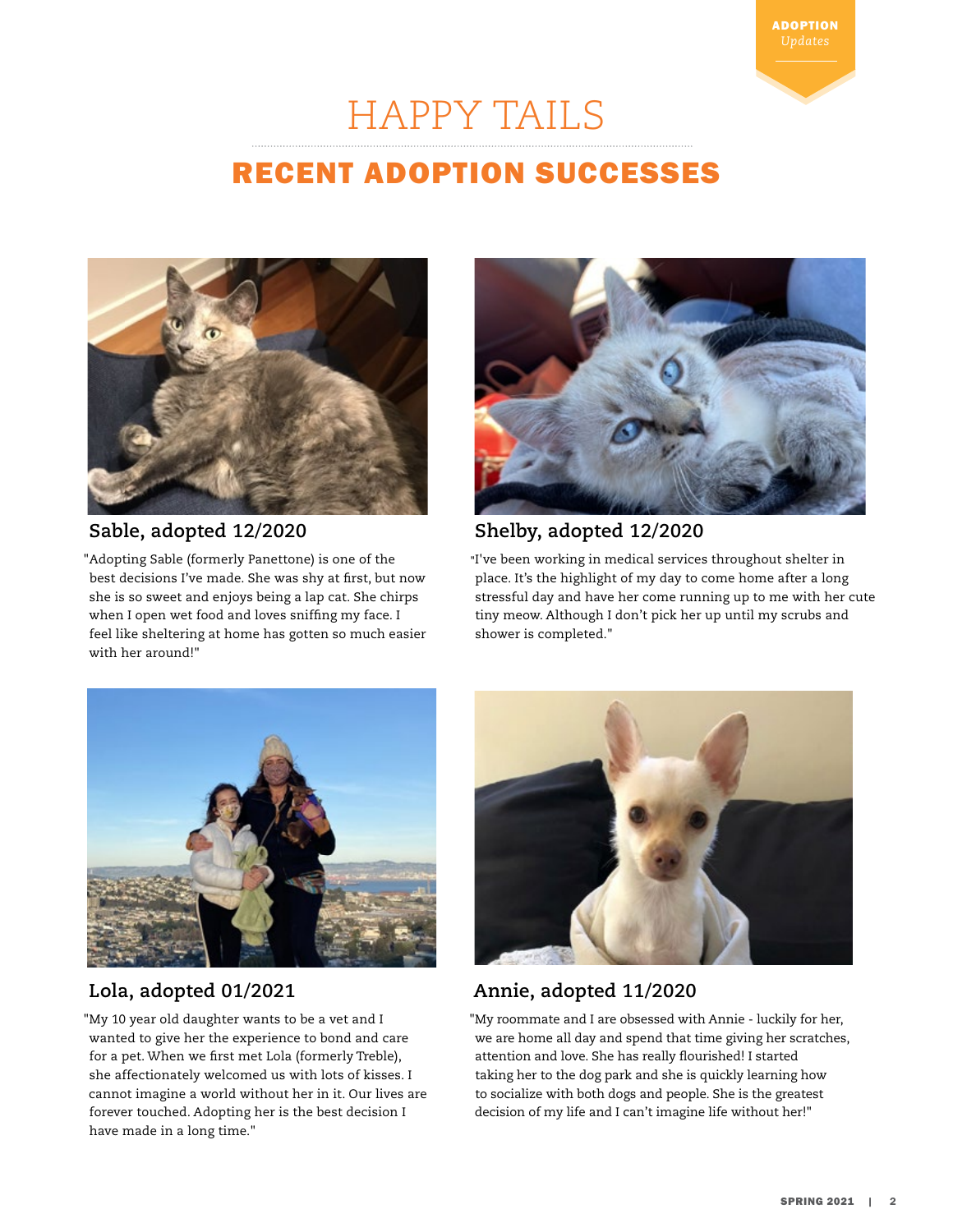## CITY OF SAN LEANDRO PARTNERS WITH EAST BAY SPCA FOR ANIMAL SHELTER SERVICES

We're here to help wherever the need is, locally and beyond. Our partnerships with other organizations are critical to providing even more resources and programs to pets and people in need.

We're very excited about our newest partnership with the City of San Leandro. As of February 3, 2021, the City of San Leandro moved its animal shelter services from Fremont to the East Bay SPCA to better serve San Leandro residents. We will now provide shelter services for strays or lost animals found in San Leandro at our Oakland Shelter.

"Given our location and proximity to San Leandro, this partnership allows lost pets to be more easily reunited with their pet guardians. We are also providing additional support for San Leandro pet owners, such as free pet food through our pet food pantry, financial assistance for veterinary care for families in need, and behavior and training resources to keep people and pets together," says Karalyn Aropen, East Bay SPCA Vice President of Operations.

"I look forward to the City's new relationship with East Bay SPCA," stated Mayor Pauline Russo Cutter. "Pets bring kindness, joy, and love to their owners especially during lonely times caused by the coronavirus pandemic. Our San Leandro pet owners will greatly benefit, when it is necessary, from using East Bay SPCA's services."



*East Bay SPCA shelter staff members with San Leandro Animal Control Officers*

In addition to the more than 3,000 animals we care for each year, we expect to assist an additional 250 or more found cats and dogs from San Leandro by reuniting them with their owners or preparing them for adoption. Since our partnership began, we're happy to have already seen 21 redemptions. We also launched a new Found Strays web page to help pet guardians more easily find their pet should they go missing.

"Given our location and proximity to San Leandro, this partnership allows lost pets to be more easily reunited with their families."

Karalyn Aropen, VP of Operations



*Lissette Torres with Simon*

For more information about how to keep your pets safe and found strays at the East Bay SPCA visit eastbayspca.org/lost-and-found-pets.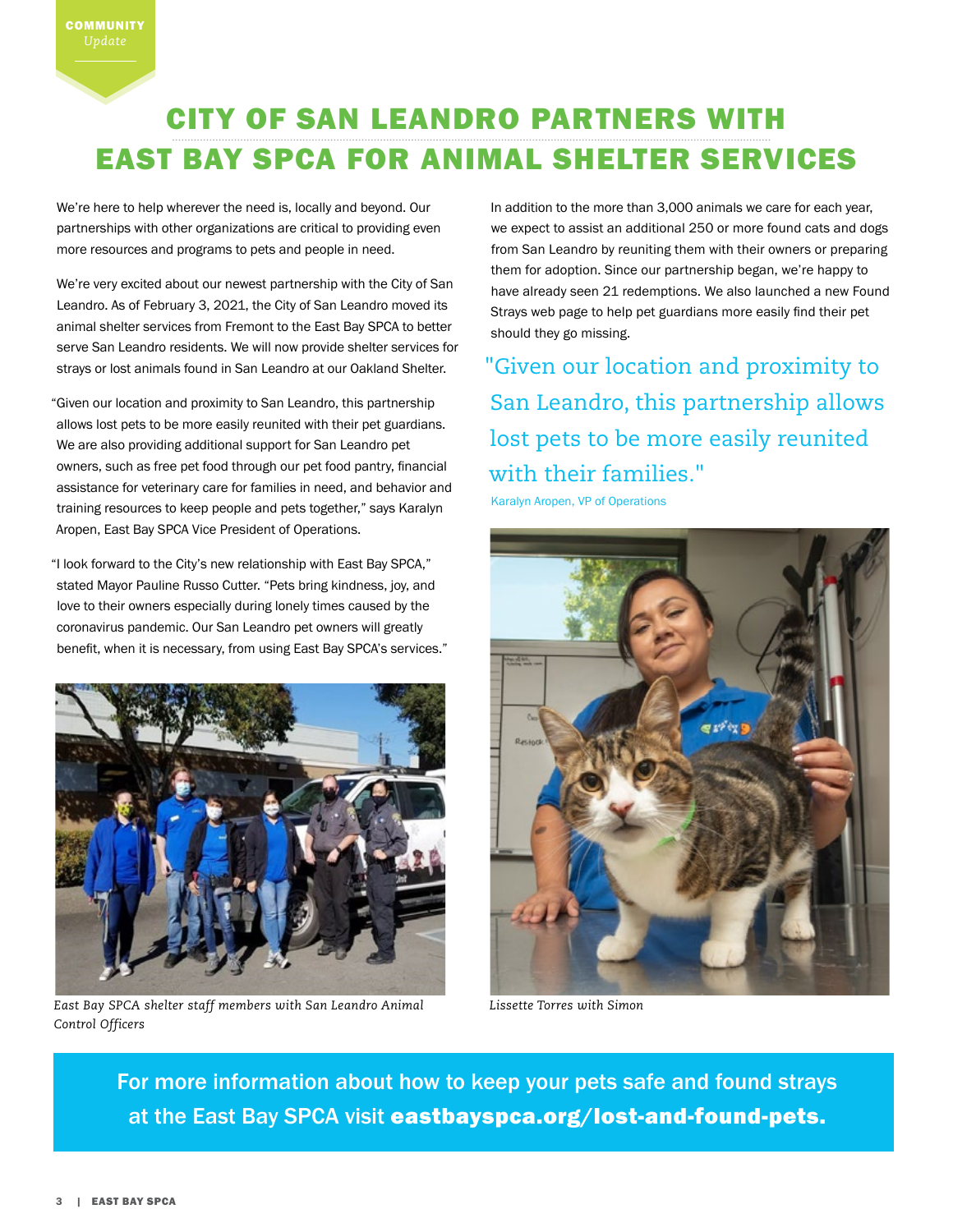## CAREER GROWTH BENEFITS THE PEOPLE AND ANIMALS OF THE EAST BAY

Online learning has seen a tremendous increase over the last year with people using extra time at home to learn new skills and hobbies. During this time, numerous staff at the East Bay SPCA achieved new significant professional advancements to better serve our community. It's been a stressful time for many of us and we're proud of the hard work and dedication of these team members.

We are thrilled to share that several of our staff have obtained new accreditations and certifications over the last several months. The professional accomplishments that this team has achieved benefit not only individuals but also the East Bay SPCA and the programs and services that we offer to the public.

"I am so proud of our team," said Allison Lindquist, President & CEO, East Bay SPCA. "All of our staff receive robust ongoing training within their departments. Our entire staff work tirelessly to provide everything from care in our medical facility, to behavior training, to ensuring the volunteer program runs seamlessly; not to mention our adoption program and other services. Our operations run a bit differently now compared to pre-COVID times, but it has not deterred our people from continuing to develop their careers in both small and big ways."



#### Kristen Beitzel, Vice President of Medical Services

Kristen earned an MBA in Leadership and Change. The Tiffin University MBA degree program helps students develop advanced competencies in communication, leadership, teamwork, information technology, and problem-solving.

Brianna Glanzman Volunteer Manager

and impact.

Brianna completed an 8-week intensive course offered by VolunteerPro, an online training and networking community designed to help volunteer coordinators save time and accelerate their skills





#### Elizabeth Meyers Medical Support Lead

Elizabeth earned her Registered Veterinary Technician (RVT) license. Applicants for this license must pass a rigorous test that requires both broad and specific knowledge about the medical care and treatment of small and large animals, and exotics.

#### Micah McKechnie, Behavior and Training Associate

#### Chris Money, Behavior and Training Associate

After years of working in the Behavior & Training department, both Micah and Chris have achieved the Certified Professional Dog Trainer-Knowledge Assessed (CPDT-KA) credential. With this credential they are now leading training classes and private consults.



#### Karalyn Aropen Vice President of Operations

Karalyn earned her Certified Animal Welfare Administrator (CAWA) credential. This credential distinguishes high-level leaders that demonstrate a strong knowledge and commitment to best practices in the field of animal welfare.

Is working with animals your dream job? Learn more about our career opportunities at eastbayspca.org/career.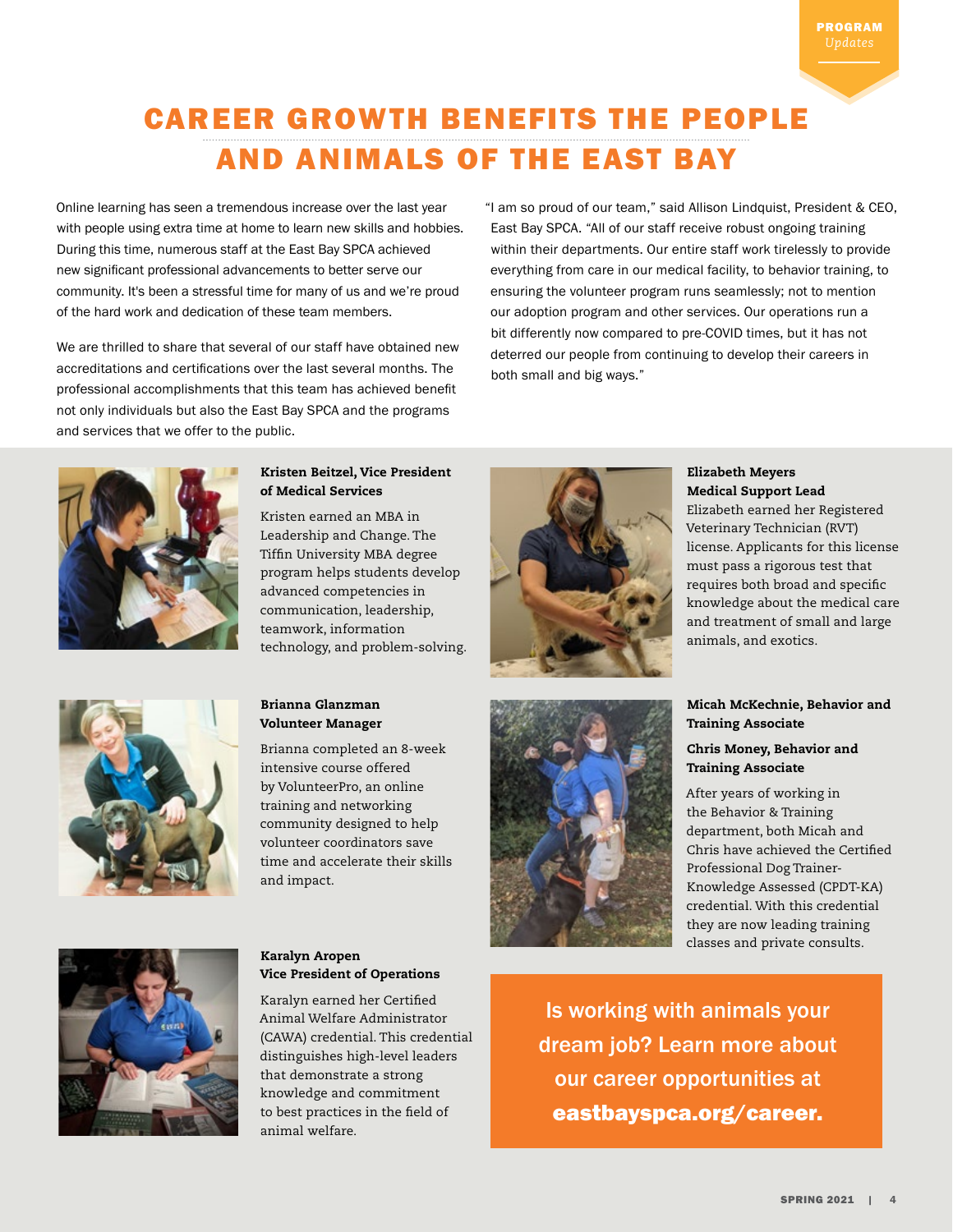## VOLUNTEERS TURN HOBBIES INTO SUPPORT FOR EAST BAY SPCA

The volunteer program is incredibly important to the success of the East Bay SPCA in operating our shelters and supporting the many programs and services that help animals and people in our community.

"Volunteers allow us to provide great care and varied enrichment to our shelter animals. However, during the pandemic, our volunteer program looks a little different as we needed to limit shifts to reduce the number of people on campus. Several volunteers found creative ways to volunteer their time that enabled them to support the East Bay SPCA in the comfort of their own homes," said Brianna Glanzman, Volunteer Manager.

Siblings Leilani and Amira started a tie dye clothing business, Coral & Co., with the hope of donating some of the profits to the East Bay SPCA. Coral & Co. produces a variety of fun and colorful attire, including pet hoodies. These donations help provide the East Bay SPCA with supplies like food, bedding and other supplies needed for shelter animals. The business is named after Coral, a cat they adopted at the East Bay SPCA.



*Leilani, Heather Franco (Humane Education Manager) and Amira*

Sia recently won the Girls' Voices for Change contest with her entry "Pets Deserve a Second Chance Too." Sia, an East Bay SPCA volunteer since 2018, is the Video Grand Prize winner in the Pets category and the Pet Photography winner. She will receive \$5,000 to support her homemade soapmaking business, Olivesoap. The profits from this business help purchase supplies for the animals at the East Bay SPCA.



*Sia with her homemade soaps*

The East Bay SPCA's full-service Veterinary Clinic remained open to offer essential affordable care to thousands of owned animals this year. The need for personal protective equipment increased and isolation gowns required to care for contagious animals in our care became more difficult to obtain. Volunteers Susan and Julia saw a critical need that they were able to meet and made reusable cloth gowns for both the clinic and shelter, while volunteer Daniella made face masks. These contributions were greatly appreciated!



*Susan with one of her reusable gowns and Daniella with masks she made*

We're increbly grateful for all of our generous volunteers, who continued to serve the people and animals of the East Bay and contributed over 42,000 hours of service in 2020.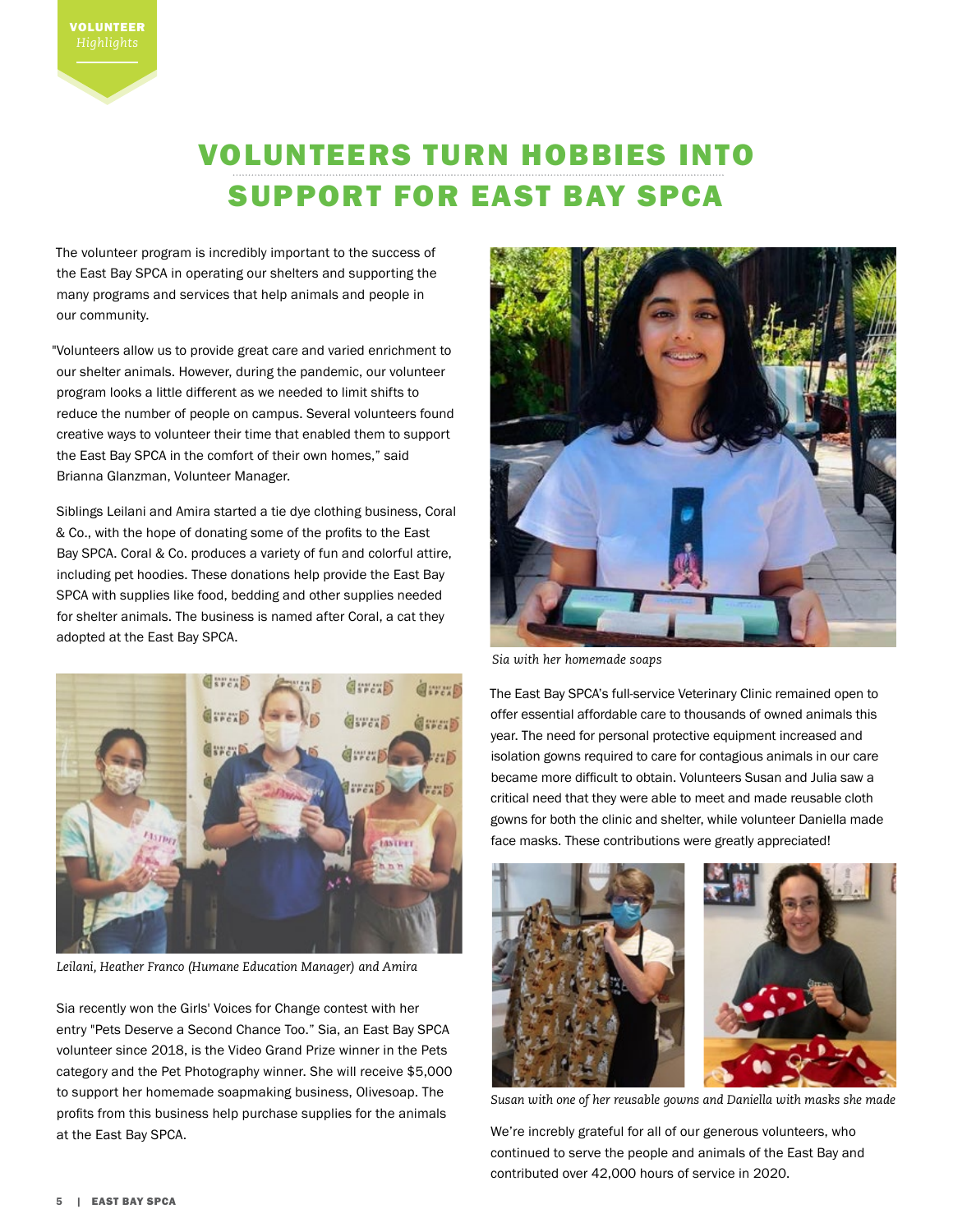## COMMUNITY CAT SPAY/NEUTER

## BANDING TOGETHER TO MAKE A BIG IMPACT

Thousands of feral and free-roaming cats (also known as community cats) roam the streets in many cities, including Oakland. Cats can have up to five litters a year, and each litter can include up to six or more kittens. Once those kittens reach four months in age, they too can start breeding. Several local animal organizations are working together to control overpopulation among free-roaming cats in Oakland at no cost to community cat caretakers.

On November 8 and February 7, the East Bay SPCA, Oakland Animal Services (OAS), and Friends of Oakland Animal Services (FOAS) along with Feral Change and Island Cat Rescue & Adoption (ICRA) banded together for a Community Cat Spay/Neuter Day to perform surgeries on a total of 123 cats in the local community. In addition to being spayed or neutered, each cat was ear-tipped to identify it had been altered, dewormed, received rabies and FVRCP vaccinations, and given flea treatment.

"It is truly amazing to see what we can do for the community when we pull our resources together. We are thankful to be able to do more for animals through partnerships like this. In addition to reducing the animal population, spay and neuter surgery has many health and behavioral benefits. This is just the beginning of many community spay/neuter days continuing into 2021," says Allison Lindquist, East Bay SPCA President & CEO.

Ann Dunn, Director of Oakland Animal Services, adds, "I am so grateful for this partnership to address the tremendous need for affordable spay/neuter services in and around Oakland. Between the pandemic and the shortage of affordable surgery spots even in the best of times, we are spaying and neutering animals for people who would otherwise be waiting months for appointments. Solving this problem is the key to significantly reducing shelter intake."

The Community Cat Spay/Neuter Days are coordinated through PetFix, the Friends of Oakland Animal Services' free spay/neuter program for Oakland residents, with help from more than a dozen FOAS, Feral Change, and ICRA volunteers supporting the OAS vet team. FOAS Program Director Lisa Franzetta says, "Since PetFix launched in December 2019, we have funded free spay/neuter surgeries for more than 2,000 Oakland dogs and cats. This partnership has enabled us to fix over 70 cats in a single day—making these our biggest events to date."

Thanks to this ongoing partnership, additional Community Cat Spay/Neuter Days are being planned for 2021 and beyond. To find out more about how you can help feral and free-roaming cats, visit eastbayspca.org/feralcats.



*One of the many community cats that was spayed or neutered thanks to this collaborative effort*



*Cats in the waiting area before their spay and neuter surgeries*